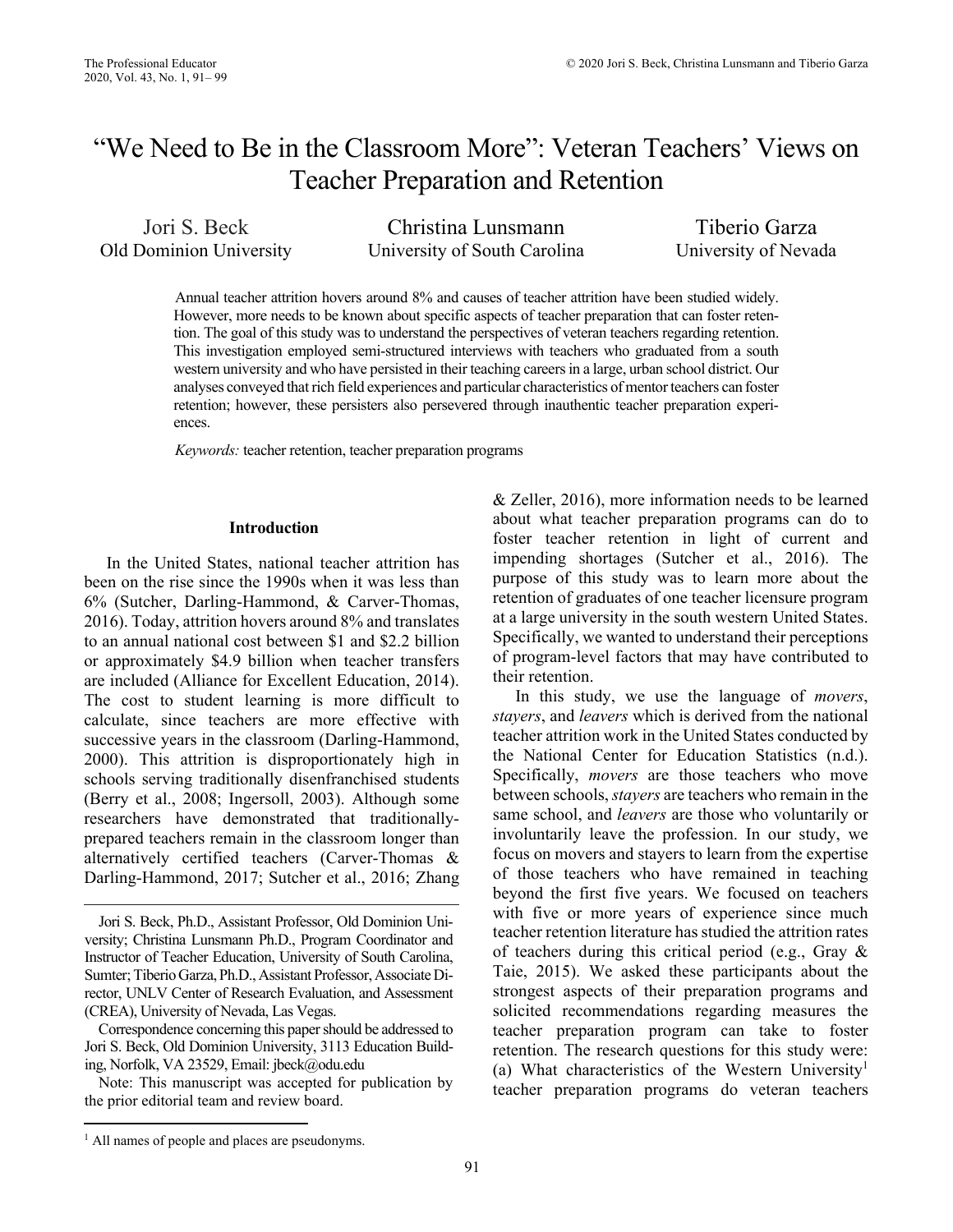recognize as contributing to their retention? and (b) What actions do movers and stayers recommend that the Western University program take to retain teachers in the profession?

# **Literature Review**

Our review of teacher retention literature uncovered the following themes: (a) factors that influence teachers to leave teaching, and (b) factors that influence teachers to stay in teaching. We then discuss the research on teacher preparation and retention specifically.

#### **Factors that Influence Teachers to Leave Teaching**

Extant literature on teacher retention often highlights reasons why teachers leave the classroom. Traditionally, these reasons have included stress (Howard & Johnson, 2004), inadequate or inappropriate training for specialized areas (e.g., special education; Berry, Petrin, Gravelle, & Farmer, 2011), holding a part-time or itinerant position as opposed to a full-time teaching position (Gardner, 2010), a lack of job satisfaction (Shaw & Newton, 2014), and school performance on standardized assessments (Ingersoll et al., 2016). In a study on language teachers, Swanson (2012) found that attrition may be related to how well a teacher's personality is supported by the school environment. Elementary and humanities teachers have lower attrition rates whereas mathematics, science, English for speakers of other languages, and special education teachers have higher turnover rates (Carver-Thomas & Darling-Hammond, 2017; Dee & Goldhaber, 2017; Sutcher et al., 2016). School-level factors for attrition include administration, testing and accountability, and dissatisfaction with the career (Sutcher et al., 2016). Title I schools (those with a high percentage of students from low income families) also experience higher turnover rates than non-Title I schools, which may be linked to resources. Teacher turnover is the highest in the South and lower in the Northeast where salaries tend to be higher. Struyven and Vanthournout (2014) found that a lack of future prospects (i.e., leadership positions) was a leading cause of teacher attrition. Dee and Goldhaber (2017) noted that where a teacher grew up exerts influence on retention as well, and teacher licensure may constrain labor markets.

## **Factors that Influence Teachers to Stay in Teaching**

Among studies that focused on why teachers persist, school-based factors were most influential. Strong professional learning communities and relationships with colleagues are essential for retention (Rhodes & Brundrette, 2012). Specifically, having the support of another adult in a classroom can positively influence retention (Martinez et al., 2010). Consistent, diverse professional development (Rhodes & Brundrette, 2012; Shaha & Ellsworth, 2013) and participation in an induction program (Ingersoll & Strong, 2011) have also been linked to higher teacher retention. Additionally, Rhodes and Brundrette (2012) found that teachers were more likely to persist if they felt a sense of belonging, respect, and appreciation. A survey of over 1,000 teachers in a southern school district suggested that schools should increase salaries, reduce teacher workloads, and focus on improving parent and student cooperation and participation (Hughes, 2012). In a small study of two teachers who left the profession and later returned, Harfitt (2015) found that the teachers missed their relationships with their students. Thus, students may help to retain teachers as well.

Teachers who persist also have common dispositions—for example, resilience (Doney, 2013). Resilience is the ability to positively adapt "within the context of adversity" (Luthar et al., 2000, p. 554) and "to manage the unavoidable uncertainties inherent in the realities of teaching" (Gu & Day, 2013, 39). Teachers who possess this trait are more committed to the profession and have a deeper sense of self than those who do not (Doney, 2013). Developing a personal identity (Hochstetler, 2011) and high selfefficacy (Elliott et al., 2010) were also shown to increase teacher retention. These traits contribute to building resiliency and, thus, commitment to the profession (Doney, 2013).

#### **Teacher Preparation and Retention**

Cochran-Smith and colleagues (2011) found that research has neglected to connect retention and three significant areas: teacher education, teacher quality, and academic ability. However, some evidence shows a link between school-university partnerships and teacher retention. The review also shows consistent evidence that after teachers have two years of experience, traditionally prepared and certified teachers who complete an undergraduate or master's level teacher preparation program remain in teaching at higher rates than alternatively certified teachers (Cochran-Smith et al., 2011; Zhang & Zeller, 2016). National data sets demonstrate that traditionally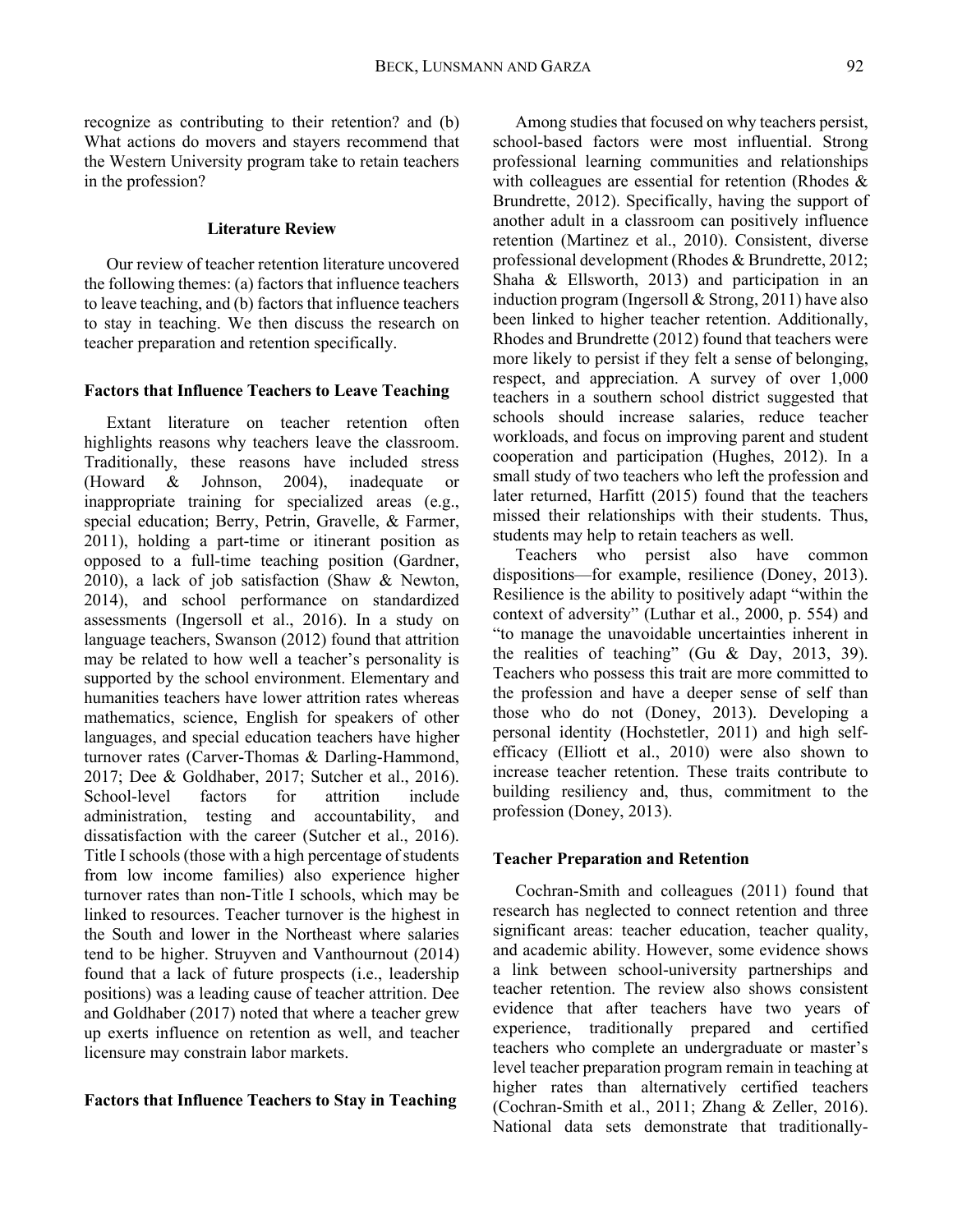prepared teachers remain in schools longer than alternatively certified teachers—particularly in Title I schools (Carver-Thomas & Darling-Hammond, 2017; Sutcher et al., 2016). Studies on teacher residency programs have demonstrated retention rates of 90-95% in the first three years of teaching (Berry et al., 2008). In their study of the Boston Teacher Residency, Papay, West, Fullerton, and Kane (2012) discovered that graduates' retention rates exceeded that of their peers by 20 percentage points. However, none of this research looked at the characteristics of these programs, specifically, to learn more about what fosters retention. Berry and colleagues (2008) hypothesized that the partnerships between teacher preparation providers and community members are crucial to supporting teacher learning over time, whereas Sutcher and colleagues (2016) noted that quality clinical preparation tied to school districts buoys retention rates.

 chose to remain in a large school district. We recognize that veteran teachers who have persisted in teaching have a wealth of expertise that can provide insight into the elements of teacher preparation that may help new teachers to remain—and thrive—in teaching. As a result, we examined the perspectives of these veteran teachers to learn what they viewed as the strongest elements of their own preparation, and what one teacher preparation program can do to encourage new teachers to remain in the profession—thus addressing the void identified by Cochran-Smith and colleagues (2011) and building on the work of Sutcher and colleagues (2016). The current study consisted of eight comprehensive interviews with teachers who

#### **Methods**

The current study explored what graduates of an urban teacher preparation program perceived as the strongest aspects of their preparation and their recommendations for how the program can contribute to teacher retention. A qualitative design was deemed most appropriate to exploring our research questions since relatively little is known about any links between teacher preparation and teacher retention. The research questions guiding this study were: (a) What characteristics of teacher preparation programs do veteran teachers recognize as contributing to their retention? and (b) What actions do movers and stayers recommend the Western University program take to retain teachers in the profession?

# **Research Context**

Each of the eight participants graduated from an undergraduate- or graduate-level teacher preparation program at a mid-sized university (over 25,000 students) in the south western United States called Western University. The University serves Western School District, which is large and urban, and the College of Education aims to prepare teachers for urban schools. According to the American Community Survey Profiles ([ACS]; 2006-2010) in the Western School District, 40% of students identified as Hispanic or Latino, 38% as White, 12% as Black, and 7% as Asian; other students identified as American Indian and Alaskan Native, Native Hawaiian and other Pacific Islander, another race not listed, or two or more races. Approximately 75% of schools in this district are considered Title I schools. The participants in this study taught at 5 different schools located throughout the district that serves over 200,000 students. Based on data from 2004-2016, annual teacher attrition in this district ranges from 5.4% to 9.5% (citation withheld to preserve confidentiality).

# **Participant Selection and Data Collection**

The sample for this study included eight secondary teachers who completed a teacher licensure program at Western University and who remained in the local school district as teachers of record (see Table 1). We chose to focus solely on secondary teachers because of the differences in the elementary and secondary programs at Western University and most national teacher education programs (e.g., different courses and/or field experiences). Each participant had between 5 and 19 years of teaching experience at the time of their interview. All of the participants taught at a middle or high school; two participants taught in special education classrooms, and six were general educators. All participants except for one had switched schools or moved into a new position within their school (e.g., history teacher to special educator; see Table 1). Snowball sampling (Patton, 2002) was used for this study to identify a wide variety of movers and stayers with various levels and years of experience in public education.

Data collection began in January 2015 and concluded in October 2015. Interview data were collected to address the strengths of the teachers' preparation programs and included questions like, "What were the strongest aspects of the program?", "What were the weakest aspects of the program?", and "What do you suggest that [Western University] do to reduce teacher attrition?" Semi-structured interviews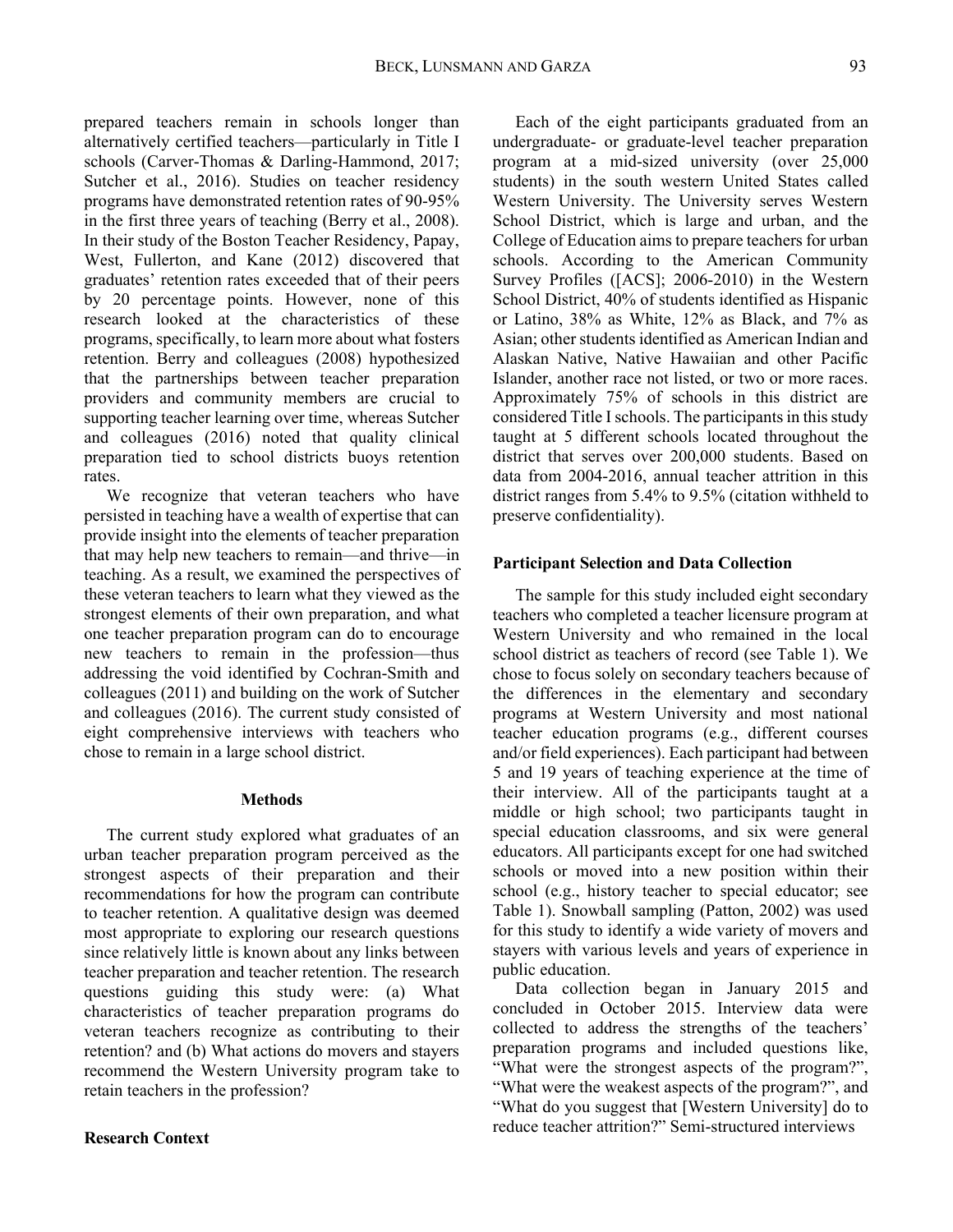Table 1 *Participant Demographics* 

| Teacher | Age | Gender | Ethnicity | Discipline             | Grade         | Years Teach- | <b>Status</b> |
|---------|-----|--------|-----------|------------------------|---------------|--------------|---------------|
|         |     |        |           |                        | Level         | ing          |               |
| Alice   | 31  | Female | White     | Social Studies, Autism | $6 - 8$       | 7            | Mover         |
| Andrew  | 37  | Male   | White     | English, Computers     | $6 - 8$       | 5            | Mover         |
| Kate    | 47  | Female | White     | Art                    | $9 - 12$      | 19           | Mover         |
| Kelly   | 35  | Female | White     | Math                   | 8             | 10           | Mover         |
| Megan   | 30  | Female | White     | Social Studies         | $\mathcal{I}$ | 7            | Mover         |
| Mekenna | 28  | Female | White     | Math                   | 7 & 8         | 5            | Stayer        |
| Rick    | 28  | Male   | White     | English                | 7             | 5            | Mover         |
| Wendy   | 59  | Female | White     | Special Education-Math | $6 - 8$       | 5            | Mover         |

facilitated the collection of similar data across participants but provided the flexibility to ask followup questions to cull complete, rich data (Merriam, 2009). Interviews lasted between 33 and 64 minutes. In all, 6 hours and 30 minutes of audio data and 199 pages of transcript data were collected.

# **Data Analysis**

Two rounds of qualitative data analysis were conducted (Saldaña, 2009). During the first round of analysis, the research team chose one transcript on which to conduct open coding simultaneously in the process of analyst triangulation (Patton, 2002). Once consensus was reached on this interview, each team member coded subsequent transcripts independently. Next, the research team used these codes to draft a narrative about each participant. After sharing this narrative with each participant for member checking (80% of narratives were member checked), we conducted a cross-case analysis on the narratives to identify important themes and ideas. Finally, the major themes uncovered in these initial rounds of analysis were compiled in an Excel matrix to indicate patterns of beliefs across participants (Stake, 2006).

# **Findings**

Our analyses uncovered a detailed explanation regarding what veteran teachers believed the Western University program could do to foster teacher retention. Our findings centered on field experiences, and our participants provided nuance regarding what they believed to be the most effective elements of these experiences. Additionally, these participants cited the need for greater alignment between universities and school districts.

## **Robust Field Experiences**

Our participants consistently mentioned field experiences as either a factor in their own retention or as a possible area for teacher preparation programs to develop to foster teacher retention. For example, when we asked Alice—a veteran special educator—what the Western University program could do to reduce attrition she noted, "We need to be in the classroom more." Kate concurred with this sentiment, "The practicum teaching was an eye-opener to whether you wanted to continue or not, and that was early enough in the program." Although she had been in the classroom for 19 years, Kate recognized the importance of having a practicum early on in her teacher preparation program to determine her fit for teaching. Within the theme of field experiences, two subthemes emerged: field experience coordination and mentoring.

**Field experience coordination.** Within this subtheme, participants noted the importance of authentic field experiences, the coordination of placements, and the sequence of placements as useful in retaining teachers. First, several participants noted the importance of "authentic" field experiences, which they mainly located in urban schools. Their definition of authentic seems to relate to the diversity of students in their classes and to the behavior management concerns that they faced. Mekenna, a fifth-year math teacher, explained,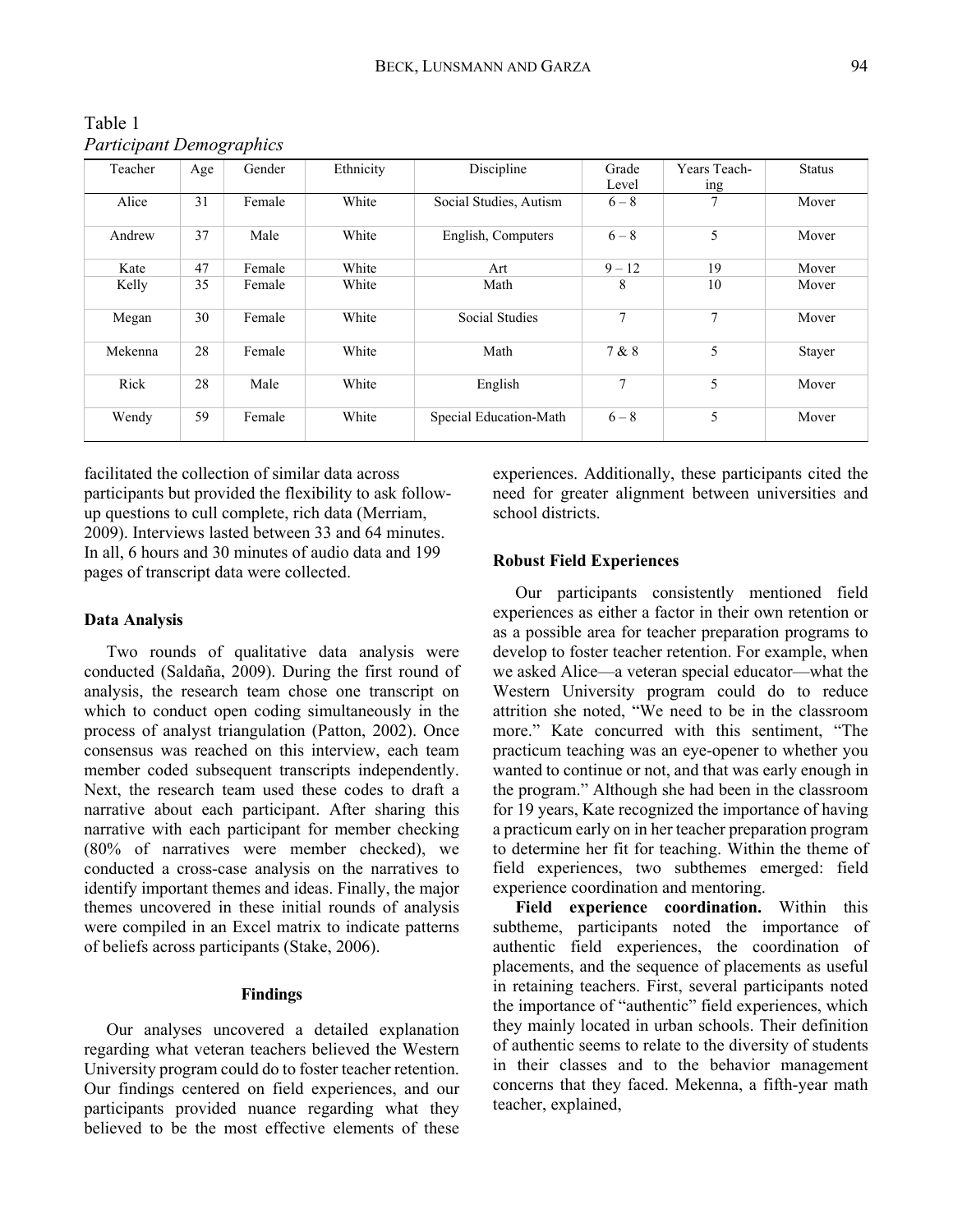I can go to a school up in [the affluent suburbs] and not necessarily deal with those particular issues that we discussed in class, and then I come here [to Central Middle School] and it's like, oh the issue may be 10 times worse than the issues we discussed.

Thus, Mekenna felt that the urban school where she student taught and was later hired was more authentic than some of the affluent, suburban schools. Andrew, a veteran English Language Arts (ELA) teacher, expressed a similar opinion,

I think working in the inner city is a really authentic experience. I think we need that. I needed that because I grew up in a suburban setting. I went to suburban schools. I only dealt with people who generally looked like me and talked like me … for newer teachers, especially, kids who are coming right out of high school into college to be teachers, demographically they tend to be White, middle class females, and they need the experience of being around people who are not like them.

Megan, a social studies teacher in her  $7<sup>th</sup>$  year of teaching, added nuance to Mekenna and Andrew's sentiments when she noted, "I feel like if new teachers were put downtown for instance like at [Central] they [would] fall in love with it because … that's where they feel like they can make the most difference."

Our participants also cited other specific elements of field experiences as important to retention. Megan, a veteran social studies teacher, thought that consistent practicum and student teaching placements were important,

I think it's the best way of doing it—having your [practicum] in the classroom and getting familiar with the classroom and students and then going into your student teaching in that same classroom. I feel like that is what keeps teachers in the classroom.

 $2010$ ). Mekenna, however, expressed a different view, "I think more experience [in the field] is beneficial because then [PSTs] see it and making them be placed at a different dynamic versus another dynamic so they can see where they fit." Thus, Mekenna thought that a variety of field experiences would help PSTs better determine what kind of school they wanted to work in. The issue of multiple field placements versus stable field placements should continue to be explored as calls for deepening clinical teacher preparation proliferate (Council for the Accreditation of Educator Preparation [CAEP], 2015; National Council for the Accreditation of Teacher Education [NCATE] Blue Ribbon Panel,

Like Kate, Alice also noted the importance of scheduling field experiences early on, I had already

done a full year of classes before I'd even set foot in a classroom to see if this is really what I want to do. Luckily I'd grown up around classrooms. A lot of my classmates, like that's the first time they ever were on that end and *not* as a student. So I think putting the undergrads in the classrooms sooner is important because they change their minds in year one instead of year four. (original emphasis)

**Mentoring.** Mentoring was an important support system for our participants for a variety of reasons. Kate, the sole art teacher in our sample, explained how an exceptional mentor influenced her during student teaching,

It was perfect. I mean, I'm still friends with those two people to this day. One of them is now my best friend … Totally felt like I was ready to go the next time when I was on my own.

Andrew, a veteran ELA teacher, echoed Kate's sentiments,

I had a phenomenal mentor teacher. I was his second student teacher, and he was still in the process of learning how to be a mentor teacher. But from day one, when he described his class, it lined up *exactly*  with what they were saying was cutting edge, state of the art, best practices in English… And he had a great knowledge of the *school*, of the neighborhood, the history. (original emphasis)

Indeed, Andrew advocated that the value of his mentor in teacher preparation should not be taken lightly—that there were three other teachers on their campus who had all been his student teachers and who were enjoying the longevity in teaching that Andrew had. For Kate effective mentoring referred to an experience that lined up with what she needed to know as a teacher of record while Andrew appreciated his mentor's pedagogical content knowledge.

Andrew also mentioned his mentor's understanding of the school and community context as valuable. Andrew was hired at Central Middle School, a professional development school (PDS), and noted the benefits of having his mentor on campus, "when I had a question it wasn't like I send an email or do a phone call or make arrangements to meet him. I just walk." Since the two men were now teaching at the same school, they developed a "very rich history of collaboration." Thus, their relationship evolved from one of mentoring to one of peer collaboration—a relationship that Kate also alluded to. Thus, a local mentoring situation—i.e., the PST is prepared to teach close to home or is prepared for relocation to a specific district—may provide additional opportunities for continued support into the first few years of teaching.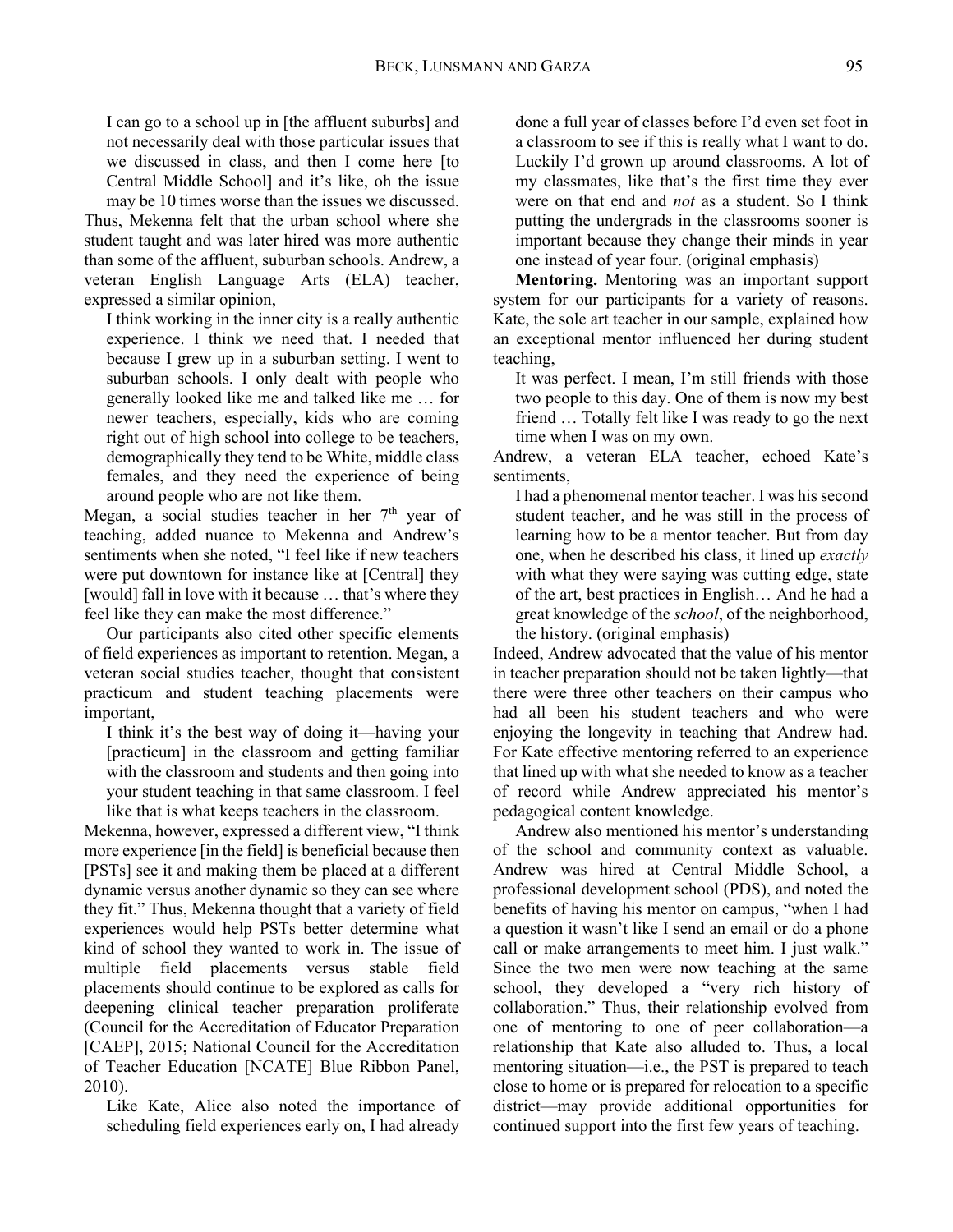## **School-University Alignment**

The second and final theme that our participants mentioned was alignment between schools and universities. Our participants cited weaknesses of the Western University program that they felt did not assist them in their development as teachers, including inauthentic (i.e., not matching their experiences as teachers of record) and redundant course work. Alice, a veteran special educator, felt unprepared for her first year of teaching, and she described her teacher preparation coursework,

I felt like it was a lot of fluff kind of stuff that they made you do to fill time when they could have actually used it to show you reality in the classroom … I would say that my first year of teaching—no, I was not prepared. I went into a high school, and taught history, and it was a hot mess. And I had no behavior management … I didn't know how to lesson plan, I didn't know how to give a standardized test. I didn't know how to even open a grade book let alone navigate it enough to put in grades *on* time. (original emphasis)

Other participants' responses afforded variations on this inauthenticity. Mekenna, the math stayer, elaborated on how this inauthenticity cropped up at their PDS by explaining that lesson planning was done according to the University's template rather than using the school's method. Something as simple as a lesson plan template caused concern for student teachers who were still learning the complex process of lesson planning. Megan, the social studies teacher, noted, "I took lesson planning courses. But do I write my lesson plans like that? No. I learned the basics … I learned the pedagogy but I learned how to apply the pedagogy in the class." Thus, her field experience offset this inauthenticity. Kelly, a veteran math teacher, also felt that "all we did was learn how to do lesson plans. I don't feel that we really talked about much else." Rick, a veteran ELA teacher, noted that, "a lot of classes repeated themselves." This was a sentiment that Andrew noted as well; thus, there may have been an issue with the alignment of these courses. The National Council on Teacher Quality (NCTQ) has critiqued teacher preparation for distributing "easy A's [*sic*]" (2014, p. 1) and utilizing inauthentic and watered-down coursework. Feedback from our participants confirmed that they felt that their teacher preparation coursework was not always useful to their growth as educators. Although NCTQ's methods are questionable (i.e., analysis of teacher preparation syllabi against arbitrary guidelines generated by NCTQ), our participants have lent credence for this critique of one program.

Andrew, the ELA mover, provided recommendation for amending this issue by flipping the structure of school-university partnerships so that the program begins with P-12 students and families and is built around their needs rather than the University dictating the program from the top down. Wendy, a veteran special education teacher, also noted the need to align teacher preparation better with the local district,

It could be called [Western School District] management. So the latest and greatest now is [scripted curriculum]. The latest and greatest a while back was something else, and something else. And I understand that as knowledge is gained practices will change. But things were put into place so fast and so much change and almost like a do-ordie or you're in trouble.

 demands and needs of the school district. Again, Wendy seems to be calling for the Western University program to be flipped to focus on the

## **Limitations**

The value of the current study is analytic generalization (Yin, 2009). Although Yin was addressing case study specifically when he coined the notion of analytic generalization, we feel it is applicable to the goals of our study. Graduates of the Western University program cannot speak for teacher preparation programs broadly; rather, their beliefs and perspectives have been shaped by the Western program alone. Thus, our initial exploration is just that: it provides value in understanding veteran teachers' beliefs about what aspects of a teacher preparation program, including field experiences, influenced movers' and stayers' retention in the classroom. Additional research should be done within other programs to build upon this work and to understand nuance and context within other programs.

Although the current study sheds light on what movers and stayers believe teacher education programs can do to foster teacher retention, it also suffered from several limitations as any study does (Patton, 2002). First of all, the sample in this study was predominantly White and female even though there are many male teachers and teachers of color in the school district, and the students enrolled in the teacher preparation program are more ethnically and linguistically diverse than those represented here. In privileging the voices of movers and stayers, it is important to ensure that the voices of ethnically and linguistically marginalized teachers are highlighted.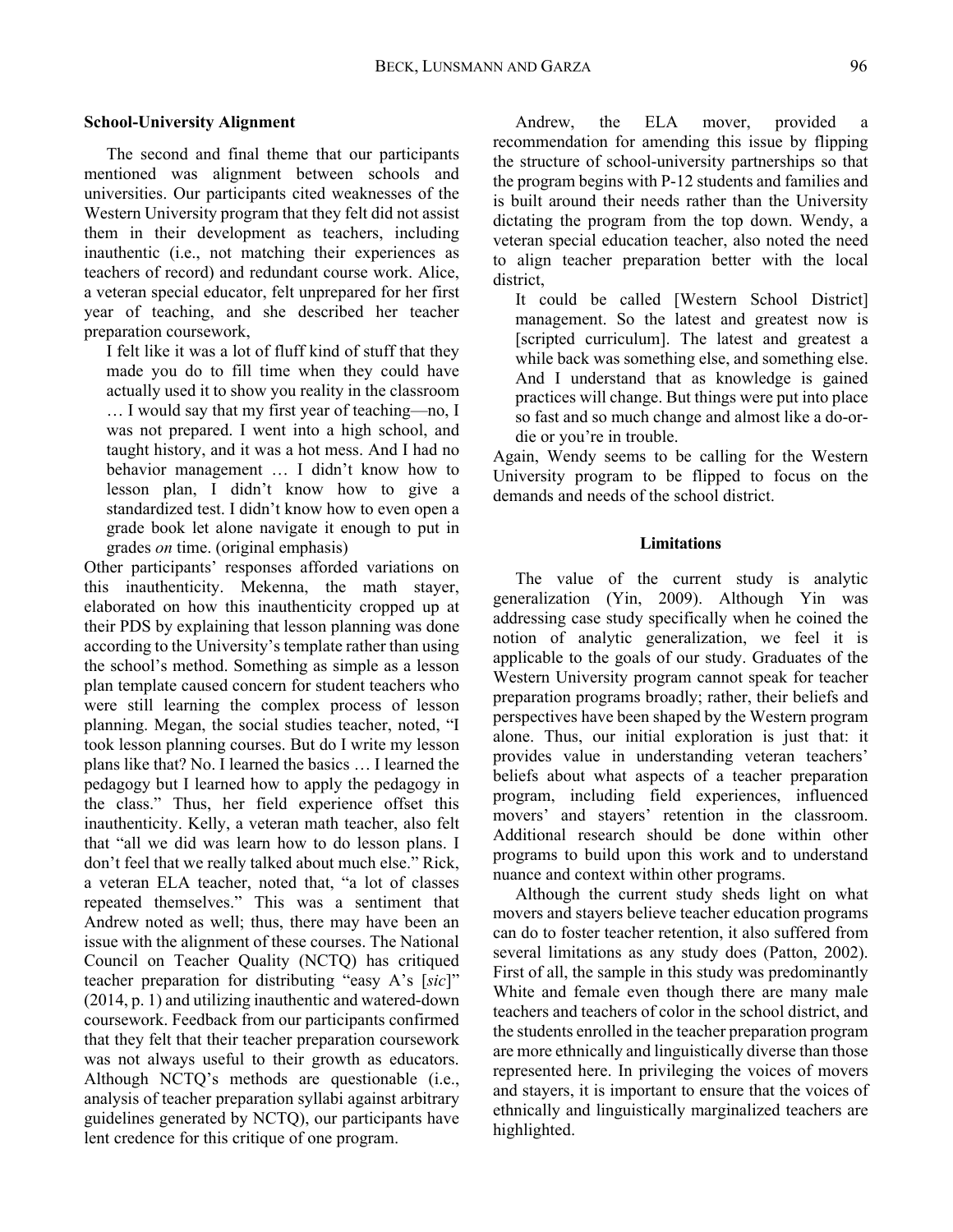## **Conclusions and Discussion**

This investigation provides new insight into the connection between teacher preparation and teacher retention through exploring the views of movers and stayers. These participants highlighted the importance of field experiences and elaborated on what aspects of field experiences could be most valuable to fostering teacher retention. Although there is a body of research on clinical field experiences (e.g., Brouwer & Korthagen, 2005), one point raised by our participants that should be explored further is the benefits of multiple field placements over a solitary placement. Although both methods provide benefits and challenges to PSTs, a better understanding of each would help programs design these experiences to better meet the needs of their PSTs and P-12 students. Our participants also conveyed the importance of scheduling field experiences early on in teacher preparation programs to allow candidates to better determine their fit for the profession.

Our participants' emphasis on authentic teacher education experiences should be troubled. Both Mekenna and Andrew believed that working in an urban school was an "authentic" experience. Mekenna believed that this was because of issues she saw in her school environment, and Andrew felt it was because the school was more diverse than his own experience growing up in the suburbs. However, neither of these teachers conveyed critically conscious views that demonstrated their understanding of the assets of their students and their own positionality as White teachers in these schools. Although Andrew mentioned the demographic misalignment between teachers and students, he did not articulate how he had benefitted from his students or whether he had acknowledged his privilege at all. Megan noted that PSTs would fall in love with urban teaching because that is where they could make a difference which reinforces a savior view (Chubbuck, 2010) of White teachers working in urban environments. Teacher preparation programs must not only prepare teachers for retention, but ensure that these teachers are considering their own positionality within their schools and how to serve all students equitably. This issue should be addressed in future studies of teacher retention and teacher preparation; however, preliminary studies of social justice views of in-service teachers have conveyed how difficult it is for teachers to enact and maintain these beliefs (Agarwall, Epstein, Oppenheim, Oyler, & Sonu, 2010).

Our participants also noted the importance of training PSTs in PDSs where the administration and

faculty have experience in teacher preparation. This seems to be an important finding that should continue to be explored as a link is made between teacher preparation and retention. Indeed, at least two mentors provided longitudinal support to movers and stayers and one of these taught at a PDS site with their mentee. This longitudinal mentoring should be explored further, and PDS sites provide unique access for such studies.

Finally, teacher preparation programs such as Western University may need to prepare PSTs to be resilient—a quality that has been demonstrated to buoy teacher retention (Doney, 2013). These participants described experiences with inauthentic and redundant coursework which is not a new critique of teacher preparation (i.e., NCTQ, 2014). Although this coursework could have inadvertently fostered resilience in some PSTs, teacher preparation curriculum could be revamped to more intentionally foster resilience. Programs could evaluate their curricula to note where redundancies exist and work with districts to identify relevant topics to be incorporated. There are other considerations for fostering resilience in PSTs as well.

First, although teacher movement between schools or districts is costly, it may be comparable to losing a teacher from the profession altogether. Thus, teacher preparation programs may want to coach candidates to look for signs of positive school climate and culture during interviews and how to know when they should move schools. Indeed, Sutcher and colleagues (2016) have recommended a national teacher supply as one answer to localized shortages. Additionally, teacher preparation programs may take a more holistic approach to preparation and demonstrate the possibilities for growth and renewal across the teacher preparation continuum. Finally, it has long been recognized that teaching children in poverty requires navigating schools that function as bureaucracies (Haberman, 1995). Providing candidates with this capital may help them thrive in difficult environments.

Teacher shortages are a "coming crisis" (Sutcher et al., 2016, p. 8) in teacher education. The issue is most persistent in underserved urban and rural schools with a significant amount of traditionally marginalized students. Thus, it is imperative to address not only issues of teacher retention, but also teacher beliefs and practices related to a student body who is diverse in ethnicity, language, and socioeconomic status. This study is one effort toward this goal.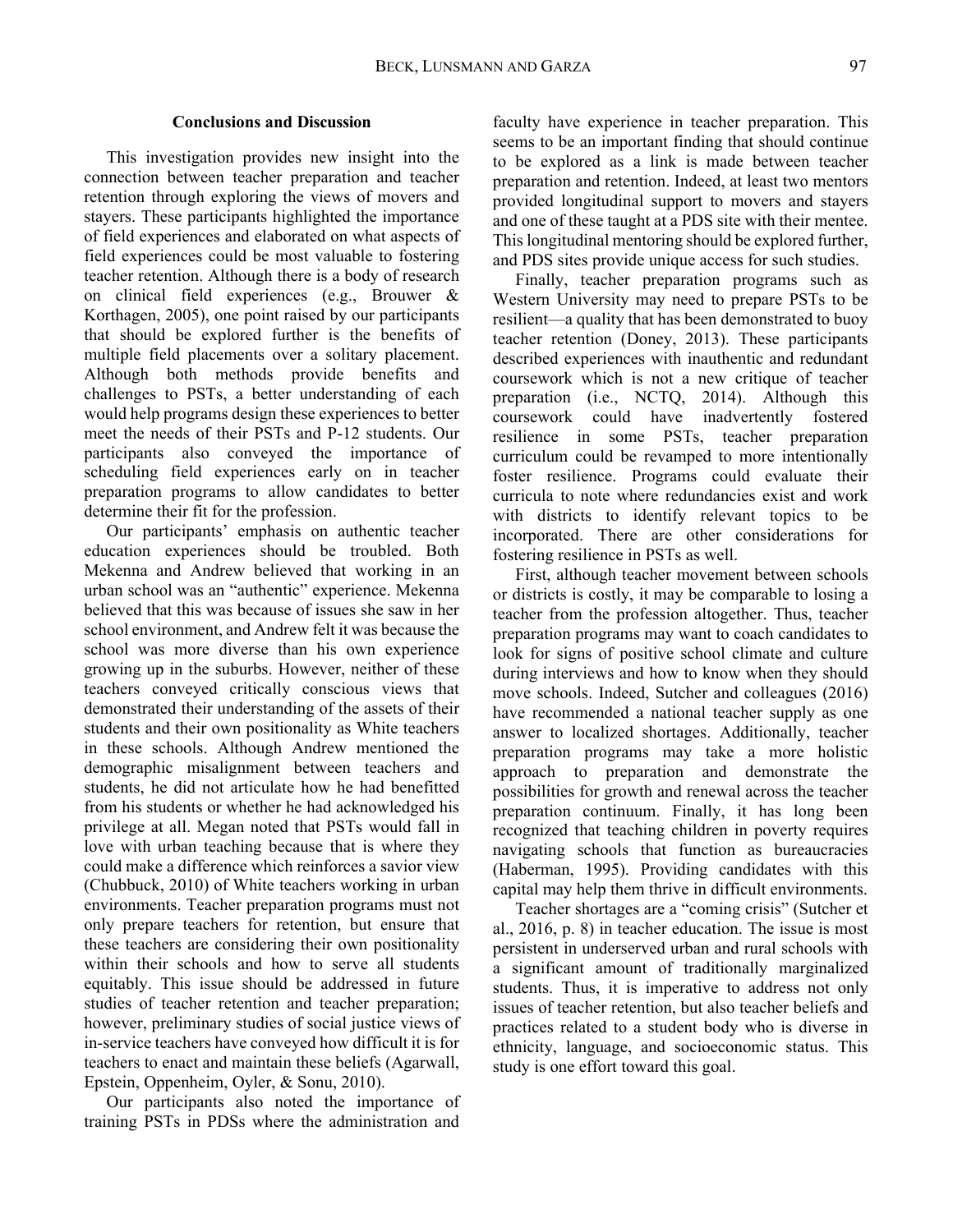#### **References**

- Agarwal, R., Epstein, S., Oppenheim, R., Oyler, C., & Sonu, D. (2010). From ideal to practice and back again: Beginning teachers teaching for social justice. *Journal of Teacher Education, 61*(3) [237-247.https://doi.org/10.1177/0022487109354521](https://237-247.https://doi.org/10.1177/0022487109354521)
- Alliance for Excellent Education. (2014). On the path to equity: Improving the effectiveness of beginning teachers. Retrieved from <http://all4ed.org/wp-content/up>loads/2014/07/PathToEquity.pdf
- Berry, B., Montgomery, D., Curtis, R., Hernandez, M., Wurtzel, J., & Snyder, J. (2008). *Creating and sustaining urban teacher residencies: A new way to recruit, prepare, and retain effective teachers in high-needs districts*. The Aspen Institute and The Center for Teaching Quality. Retrieved from <http://www.ut>[runited.org/about-us/research-and-publications](https://runited.org/about-us/research-and-publications)
- Berry, A. B., Petrin, R. A., Gravelle, M. L., & Farmer, T. W. (2011). Issues in special education teacher recruitment, retention, and professional development: Considerations in supporting rural teachers. *Rural Special Education Quarterly*, *30*(4), 3- 11.<https://doi.org/10.1177/875687051103000402>
- Brouwer, N., & Korthagen, F. (2005). Can teacher education make a difference? *American Educational Research Journal, 42*(1), 153-224.<https://doi.org/10.3102/00028312042001153>
- Carver-Thomas, D., & Darling-Hammond, L. (2017). *Teacher turnover: Why it matters and what we can do about it.* Palo Alto, CA: Learning Policy Institute. Retrieved from <https://learningpolicyinstitute.org/product/teacher-turnover-re>port
- Chubbuck, S. M. (2010). Individual and structural orientations in socially just teaching: Conceptualization, implementation, and collaborative effort. *Journal of Teacher Education, 61*(3), 197- 210.<https://doi.org/10.1177/0022487109359777>
- Cochran-Smith, M., Cannady, M., McEachern, K. P., Piazza, P., Power, C., & Ryan, A. M. Y. (2011). Teachers' education, teaching practice, and retention: A cross-genre review of recent research. *Journal of Education*, *191*(2), 19-31. Retrieved from <www.bu.edu/journalofeducation>/
- Council for the Accreditation of Educator Preparation (2015). *The CAEP Standards*. Retrieved from <http://caepnet.org/stand>ards/introduction.
- Darling-Hammond, L. (2000). Teacher quality and student achievement: A review of state policy evidence. *Education Policy Analysis Archives*, *8*(1), 1-44. Retrieved from <http://epaa.asu.edu/ojs/article/view/392>
- Dee, T. S., & Goldhaber, D. (2017). *Understanding and addressing teacher shortages in the United States.* Washington D.C.: The Brookings Institute. Retrieved from <https://www.brook>[ings.edu/research/understanding-and-addressing-teacher-short](https://ings.edu/research/understanding-and-addressing-teacher-short)ages-in-the-united-states/
- Doney, P. A. (2013). Fostering resilience: A necessary skill for teacher retention. *Journal of Science Teacher Education*, *24*(4), 645-664.<https://doi.org/10.1007/s10972-012-9324-x>
- Elliott, E. M., Isaacs, M. L., & Chugani, C. D. (2010). Promoting self-efficacy in early career teachers: A principal's guide for differentiated mentoring and supervision. *Florida Journal of Educational Administration & Policy*, *4*(1), 131-146. Retrieved form <https://files.eric.ed.gov/fulltext/EJ911436.pdf>
- Gardner, R. D. (2010). Should I stay or should I go? Factors that influence the retention, turnover, and attrition of K–12 music teachers in the United States. *Arts Education Policy Review*, *111*(3), 112-121. <https://doi.org/10.1080/10632910903458896>
- Gray, L., & Taie, S. (2015). *Public school teacher attrition and mobility in the first five years: Results from the first through*

*fifth waves of the 2007-2008 Beginning Teacher Longitudinal Study (First Look).* Institute of Education Sciences: Washington, D.C. Retrieved from [http://nces.ed.gov/pubsearch.](http://nces.ed.gov/pubsearch)

- Gu, Q., & Day, C. (2013). Challenges to teacher resilience: Conditions count. *British Educational Research Journal, 39*(1), 22- 44.<https://doi.org/10.1080/01411926.2011.623152>
- Haberman, M. (1995). *Star teachers of children in poverty.* West Lafayette, IN: Kappa Delta Pi.
- Haberman, M., & Post, L. (1992). Does direct experience change education students' perceptions of low-income minority children. *Mid-Western Educational Researcher, 5*(2), 29-31.
- Harfitt, G. J. (2015). From attrition to retention: A narrative inquiry of why beginning teachers leave and then rejoin the profession. *Asia-Pacific Journal of Teacher Education, 43*(1), 22- 35.<https://doi.org/10.1080/1359866X.2014.932333>
- Hochstetler, S. (2011). Focus on identity development: A proposal for addressing English teacher attrition. *The Clearing House: A Journal of Educational Strategies, Issues and Ideas*, *84*(6), 256-259.
- Howard, S., & Johnson, B. (2004). Resilient teachers: Resisting stress and burnout. *Social Psychology of Education, 7*(4), 399- 420.<https://doi.org/10.1007/s11218-004-0975-0>
- Hughes, G. D. (2012). Teacher retention: Teacher characteristics, school characteristics, organizational characteristics, and teacher efficacy. *The Journal of Educational Research*, *105*(4), 245-255.<https://doi.org/10.1080/00220671.2011.584922>
- Ingersoll, R. M. (2003). *Is there really a teacher shortage?* Center for the Study of Teaching and Policy. Retrieved from [http://depts.washington.edu/ctpmail/PDFs/Shortage-RI-09-](http://depts.washington.edu/ctpmail/PDFs/Shortage-RI-09) 2003.pdf
- Ingersoll, R., Merrill, L., & May, H. (2016). Do accountability policies push teachers out? *Educational Leadership, 73*(8), 44- 49.
- Ingersoll, R., & Strong, M. (2011). The impact of induction and mentoring programs for beginning teachers: A critical review of the research. *Review of Education Research, 81*(2), 201-233. <https://doi.org/10.3102/0034654311403323>
- Luthar, S. S., Cicchetti, D., & Becker, B. (2000). The construct of resilience: A critical evaluation and guidelines for future work. *Child Development, 71*(3), 543-562. Retrieved from [http://www.ncbi.nlm.nih.gov/pmc/articles/PMC1885202/](http://www.ncbi.nlm.nih.gov/pmc/articles/PMC1885202)
- Martinez, I. L., Frick, K. D., Kim, K. S., & Fried, L. P. (2010). Older adults and retired teachers address teacher retention in urban schools. *Educational Gerontology*, *36*(4), 263-280. <https://doi.org/10.1080/03601270903212302>
- Merriam, S. B. (2009). *Qualitative research: A guide to design and implementation.* San Francisco, CA: Jossey-Bass.
- National Council for Accreditation of Teacher Education (NCATE) Blue Ribbon Panel. (2010). *Transforming teacher education through clinical practice: A national strategy to prepare effective teachers*. Washington, DC: Author. Retrieved from [http://www.ncate.org/](http://www.ncate.org)
- National Center for Education Statistics. (n.d.). *Schools and Staffing Survey.* [https://nces.ed.gov/surveys/sass/](https://nces.ed.gov/surveys/sass)
- National Council on Teacher Quality. (2014). *Training our future teachers: Easy A's and what's behind them.* Author: Washington D.C. Retrieved from <www.nctq.org/dmsStage/EasyAs>
- Papay, J. P., West, M. R., Fullerton, J. B., & Kane, T. J. (2012). Does an urban teacher residency increase student achievement? Early evidence from Boston. *Educational Evaluation and Policy Analysis*, *34*(4), 413-434. <https://doi.org/10.3102/0162373712454328>
- Patton, M. Q. (2002). *Qualitative research and evaluation methods* (3rd ed.). Thousand Oaks, CA: Sage Publications, Inc.